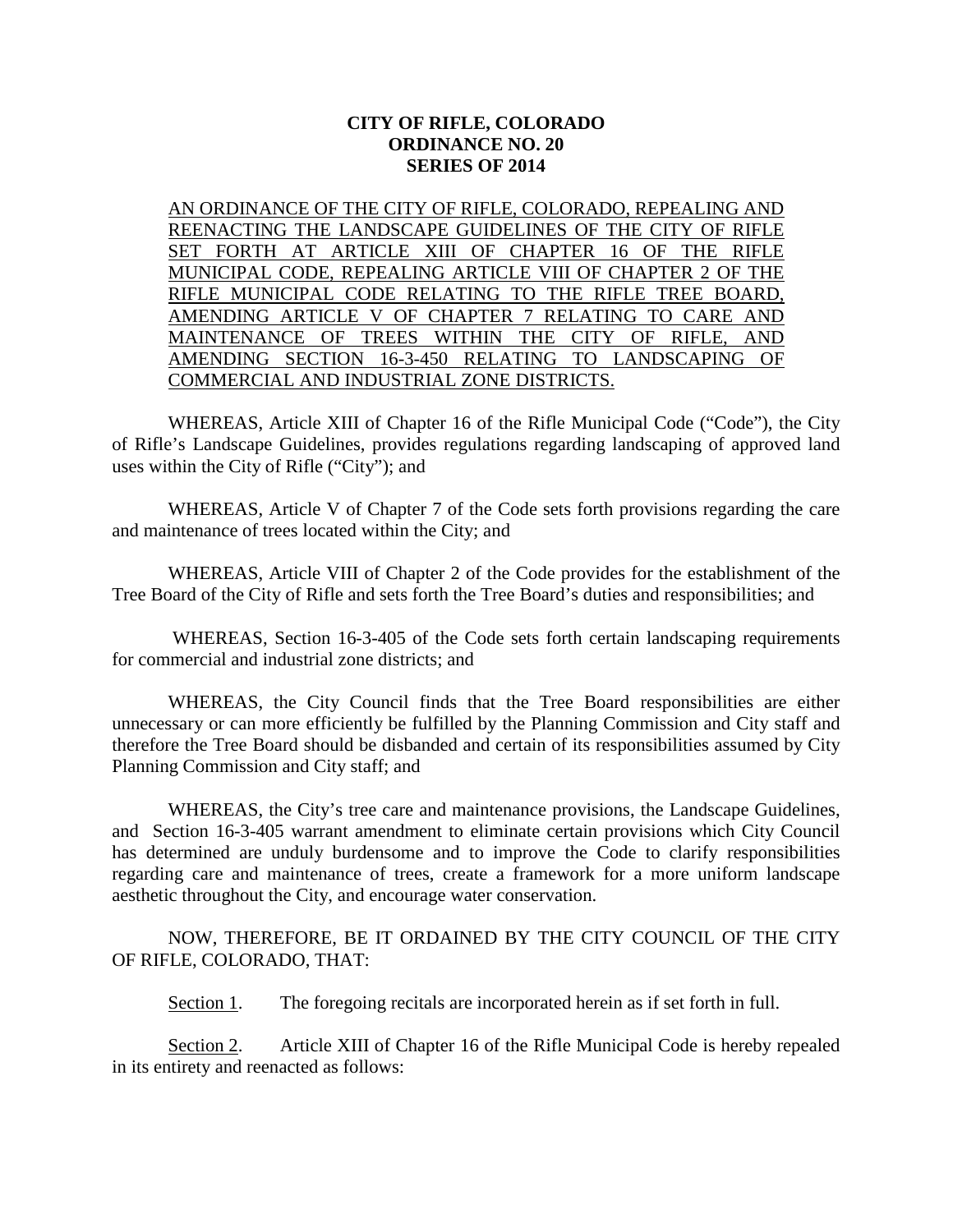City of Rifle, Colorado Ordinance No. 20, Series of 2014 Page 2 of 18

## **ARTICLE XIII**

## **Landscape Guidelines**

### **Sec. 16-13-10. General provisions.**

Landscaping shall refer to any combination of living plants such as trees, shrubs, plants, vegetative ground cover and turf grasses, and may include natural nonliving elements such as rock, stone and bark, as well as structural features, including but not limited to walks, fences, benches, works of art, reflective pools and fountains.

## **Sec. 16-13-20. Purpose and intent.**

The purpose and intent of this Article is to protect the health and welfare of the citizens of Rifle through the regulation of landscaping of new multi-family, commercial, public/civic, light industrial and industrial developments. Installed landscapes should enhance property values, promote quality development, contribute to the visual character of new developments, and promote water conservation through xeriscaping. Xeriscape principles are as follows:

(a) Design. Identify zones of different water requirements and group plants together that have similar water needs;

(b) Appropriate Use of Turf. Limit high-irrigation turf and plantings to appropriate high-use areas with high visibility and functional needs;

(c) Low-Water-Using Plants. Choose low-water-demanding plants and turf where practicable;

(d) Irrigation. Design, operate and maintain an efficient irrigation system;

- (e) Soil Preparation. Incorporate soil amendments before planting;
- (f) Mulch. Add mulch to planting beds to a minimum depth of three (3) inches;
- (g) Maintenance. Provide regular and attentive maintenance.

## **Sec. 16-13-30. Scope and applicability.**

(a) The provisions of this Article shall apply to all new construction of multi-family housing, commercial development, public/civic, light industrial and industrial development.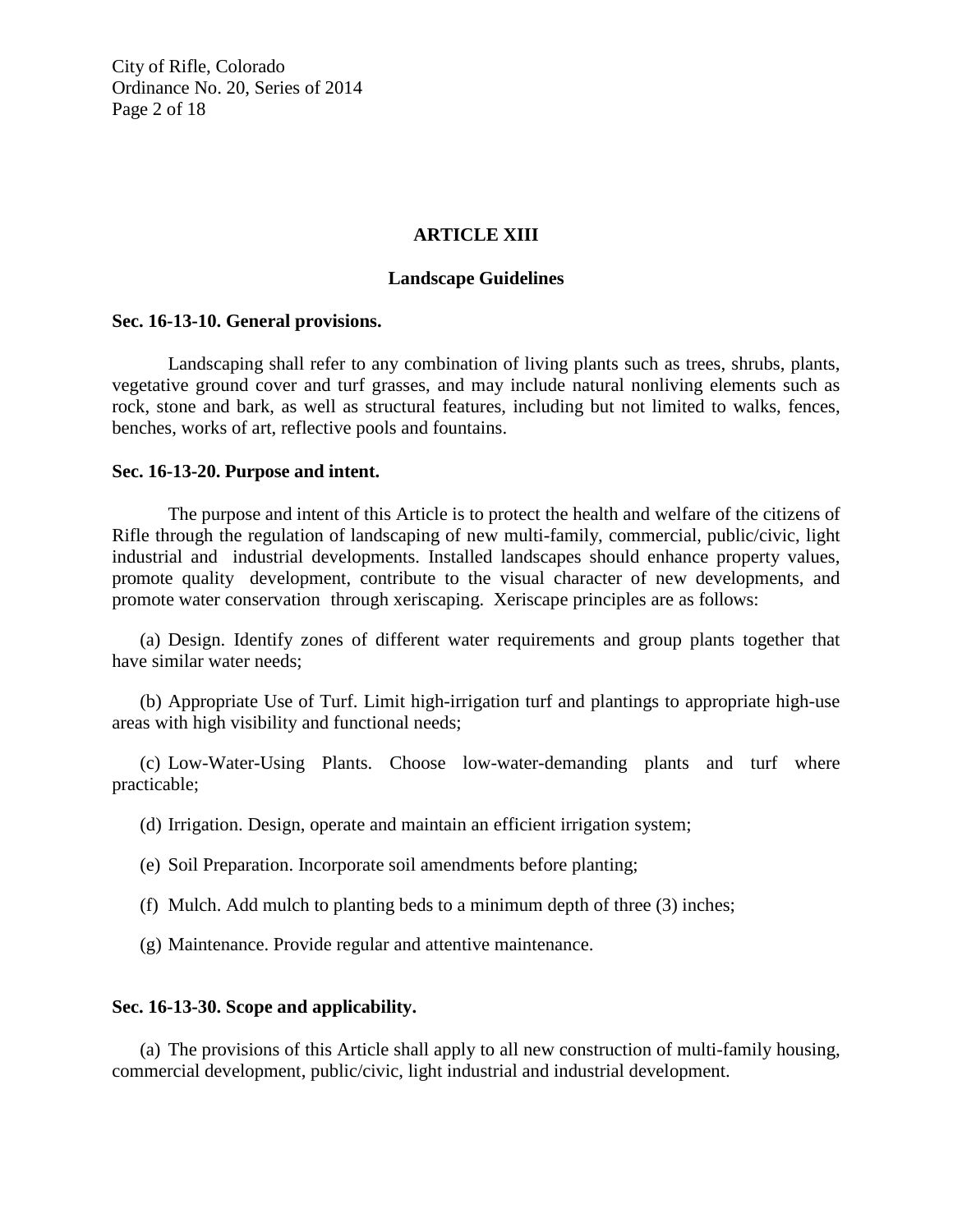(b) Existing or nonconforming landscapes. Landscapes installed prior to the effective date of the ordinance codified in this Article, and not in compliance herewith, shall be regarded as nonconforming landscapes that may continue as long as the landscapes are properly maintained in conformance with the other ordinances of the City. If uses or buildings regulated by this Article are reconstructed, remodeled or added to where the alteration will affect more than fifty percent (50%) of the building's gross floor area, or where more than fifty percent (50%) of the building's lot will be impacted, landscaping shall be updated to meet all applicable code requirements in effect at that time.

# **Sec. 16-13-40. Definitions.**

Whenever the following words or phrases are used in this Article, they shall have the following meanings:

*Annual* means a plant that lives only one (1) year or growing season.

*Bunch grass* means those types of grasses that grow in clumps and do not spread to form a continuous sod mat and do not require regular mowing, as do turf-grasses. Included are most of the native or prairie grasses such as bluestems, fescues, grammas, wheat grasses, etc.

*Coniferous* means those evergreen plants whose foliage is needle-like, scale-like or awl-like and are cone-bearing.

*Deciduous* means a plant with foliage that is shed annually.

*Evergreen* means a plant with foliage that persists and is green year-round and may or may not be coniferous.

*Groundcover* means low-growing perennial and/or evergreen plants, other than turf grass, which grow and spread in such a manner as to provide continuous plant coverage. Such plants are typically shorter than eighteen (18) inches and may include herbs, ivies, ornamental grasses, perennials, spreading evergreens, succulents, vines and wildflowers. Annuals, mulches and stone are not considered groundcovers.

*Hedge* means a continuous, living, landscape barrier consisting of closely planted shrubs maintained at a height of greater than two (2) feet. Trees of any kind, other than upright junipers, shall not be pruned, sheared, trimmed or otherwise treated as hedges, but may be planted, as approved, to form wind-rows, visual screens or sound barriers.

*Landscaping* means aesthetic improvements using natural and manmade materials as defined below (*landscaping materials*). Landscaping areas may also include, by way of example but not by way of limitation, the following: basketball courts, pools, tennis courts, playgrounds or similar recreational areas or uses.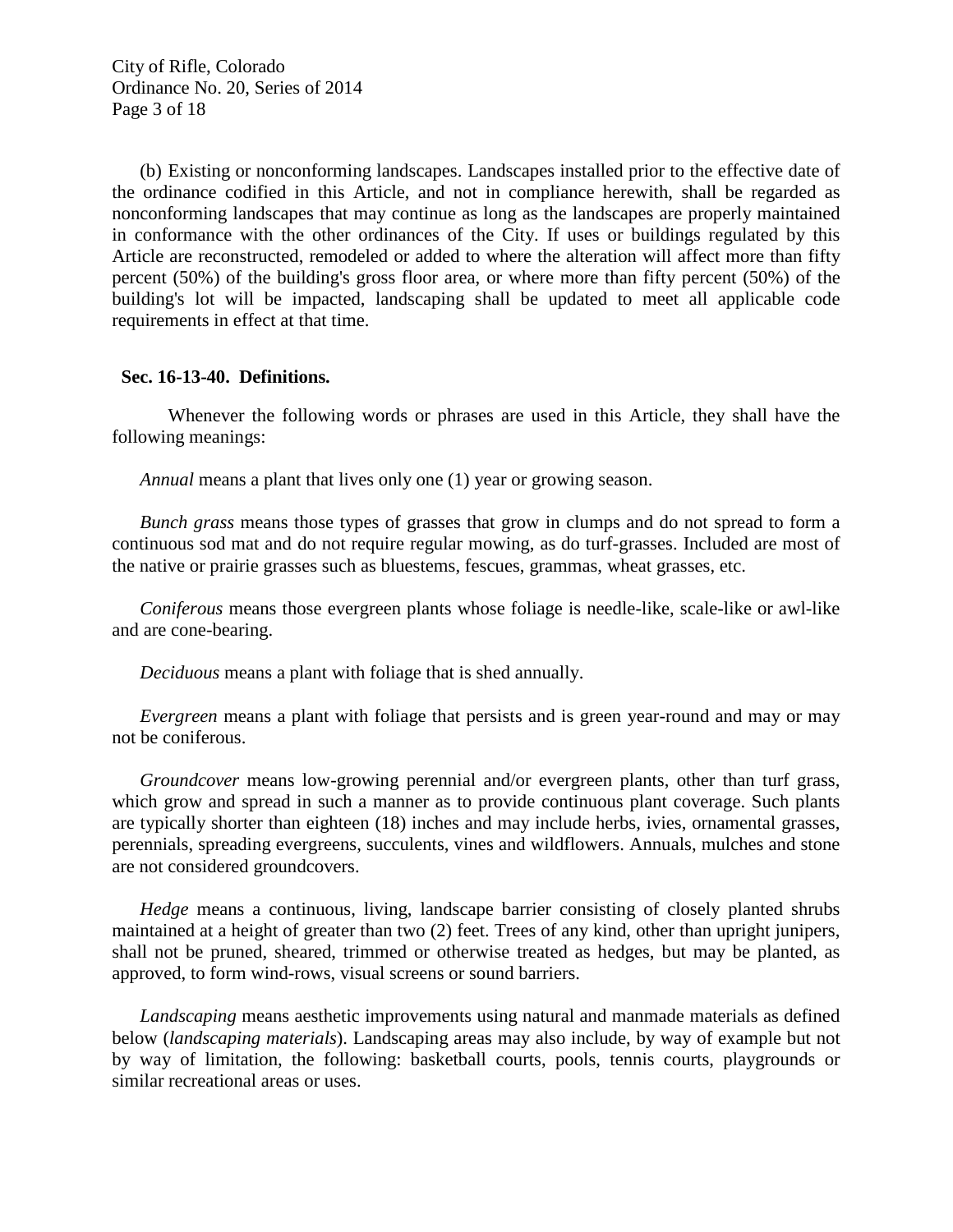City of Rifle, Colorado Ordinance No. 20, Series of 2014 Page 4 of 18

*Landscaping materials* means, but is not be limited to, trees, shrubs, vines, and plants of all descriptions (excluding weeds and other unkempt vegetation) and other materials and treatments such as stone, mulches and other nonliving landscape materials.

*Living plant material coverage* means the covering of raw ground or bare soil with living landscape materials at a growth size of two-thirds  $\frac{1}{2}$  maturity, such as shrubs, groundcovers, perennials, vines and all plants of all descriptions (excluding weeds or other unkempt vegetation). Living plant material shall be distributed throughout the entire landscape treatment area so as to avoid over-massing of plant materials or creating disproportionately large areas containing no living plant material.

*Mulch* means nonliving matter, such as bark chips, chipped wood products, pole shavings, stone and any approved like materials customarily used in landscapes for the purpose of retaining soil moisture, retarding weed growth and stabilizing soils.

*Nonliving landscaping materials* means, but shall not be specifically limited to, manmade or artificial materials used for decorative or ornamental purposes such as fountains, monuments, statues, planting containers and trestles and frames; but excluding artificial plants, shrubs, bushes, trees and flowers.

*Ornamental grass* means those types of grasses that grow in clumps, and do not spread to form a continuous mat, as do turf grasses. Bunch grasses and other taller, more decorative types of grasses may be considered ornamental when grown as accents in conjunction with other plants in larger bed-plantings.

*Ornamental tree* means a tree, typically fifteen (15) to twenty (20) feet tall at maturity, that is planted for its decorative value, perhaps in screening applications rather than for shading purposes. They are usually deciduous but may include short growing conifers such as upright junipers, pinion pine and bristlecone pine.

*Perennial* means those types of herbaceous flowering plants which live for several years and "die back" annually to grow again the next season without having to be replaced or replanted.

*Planting* bed means any landscape area covered with a non-turf surface such as rocks, gravel, mulch, or like material, into which trees, shrubs, and ornamental grasses are planted.

*Shade tree* means a tree, over fifteen (15) to twenty (20) feet tall at maturity, that is deciduous and planted for its wider canopy, higher bottom branch scaffold and shading value and does not include conifers or evergreens of any kind.

*Shrub* means a long-lived deciduous, evergreen or coniferous woody plant, typically multi-<br>stemmed and having a mature height of between three (3) and fifteen (15) feet, and does not include perennials.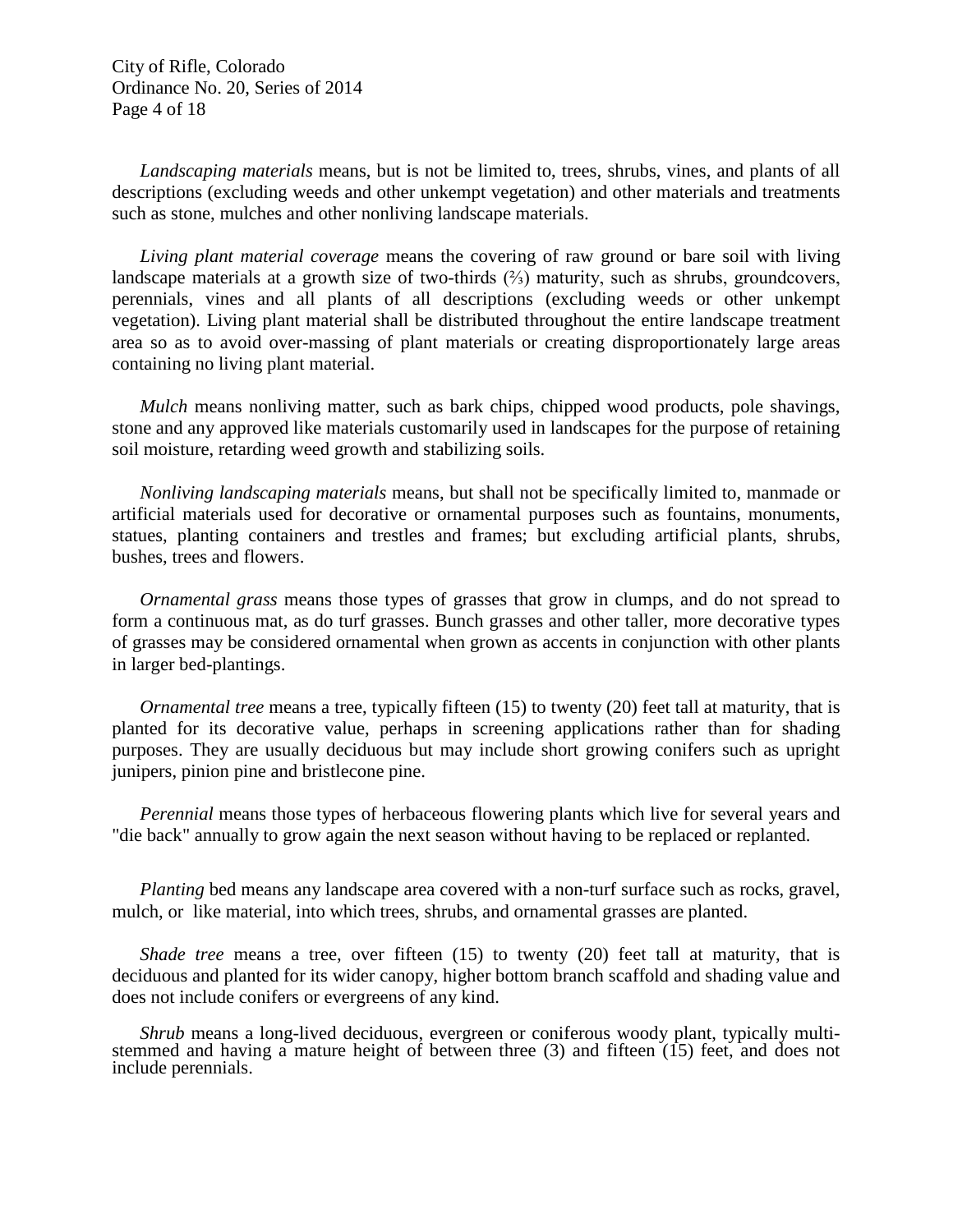City of Rifle, Colorado Ordinance No. 20, Series of 2014 Page 5 of 18

*Stone* means any rock material that may fall under further sub-classification, such as river rock, cobble, flagstone, boulders and others. Any stone material used in landscape applications must be at least three-fourths (34) inch in diameter or cross-section. Squeegee and road-base are not acceptable materials within the definition of *stone*.

*Street tree* means trees strategically planted, usually in parkway strips, medians or along streets, to enhance the visual quality of a street.

*Tree* means a long-lived deciduous, evergreen or coniferous woody plant, typically singlestemmed and having a mature height of fifteen (15) feet or more.

*Turf grass* means those types of grasses that do not grow in clumps but, rather, spread naturally to form a continuous sod mat. Such are the grasses customarily used in lawn applications, typically available in sod form, being tolerant of foot traffic, and presenting a finished, maintained appearance with proper care.

*Weeds* means plants included in the Garfield County Vegetation Management program Noxious Weed List.

*Xeriscape* means water conservation through creative landscape design that reduces water consumption, landscape maintenance and the use of fertilizers and pesticides. Principles associated with Xeriscaping include appropriate planning and design, soil improvements, efficient irrigation, practical turf areas, appropriate plant selection, uses of mulches and maintenance.

#### **Sec. 16-13-50. Submittal requirements.**

Landscape plans developed by a commercial nursery, licensed landscape contractor or landscape architect shall be submitted with the application for a building permit for any project subject to the provisions of this Article. The following information shall be included on required plans:

(1) Calculation of net site area showing all existing and proposed structures, parking and access areas, and any other paved areas.

(2) Calculation of required landscape treatment area.

(3) Location and dimensions of areas to be landscaped and areas of existing landscaping (landscape treatment area).

(4) Location, general type and quality of existing vegetation.

(5) Existing vegetation to be saved.

(6) Locations and labels for all proposed plants.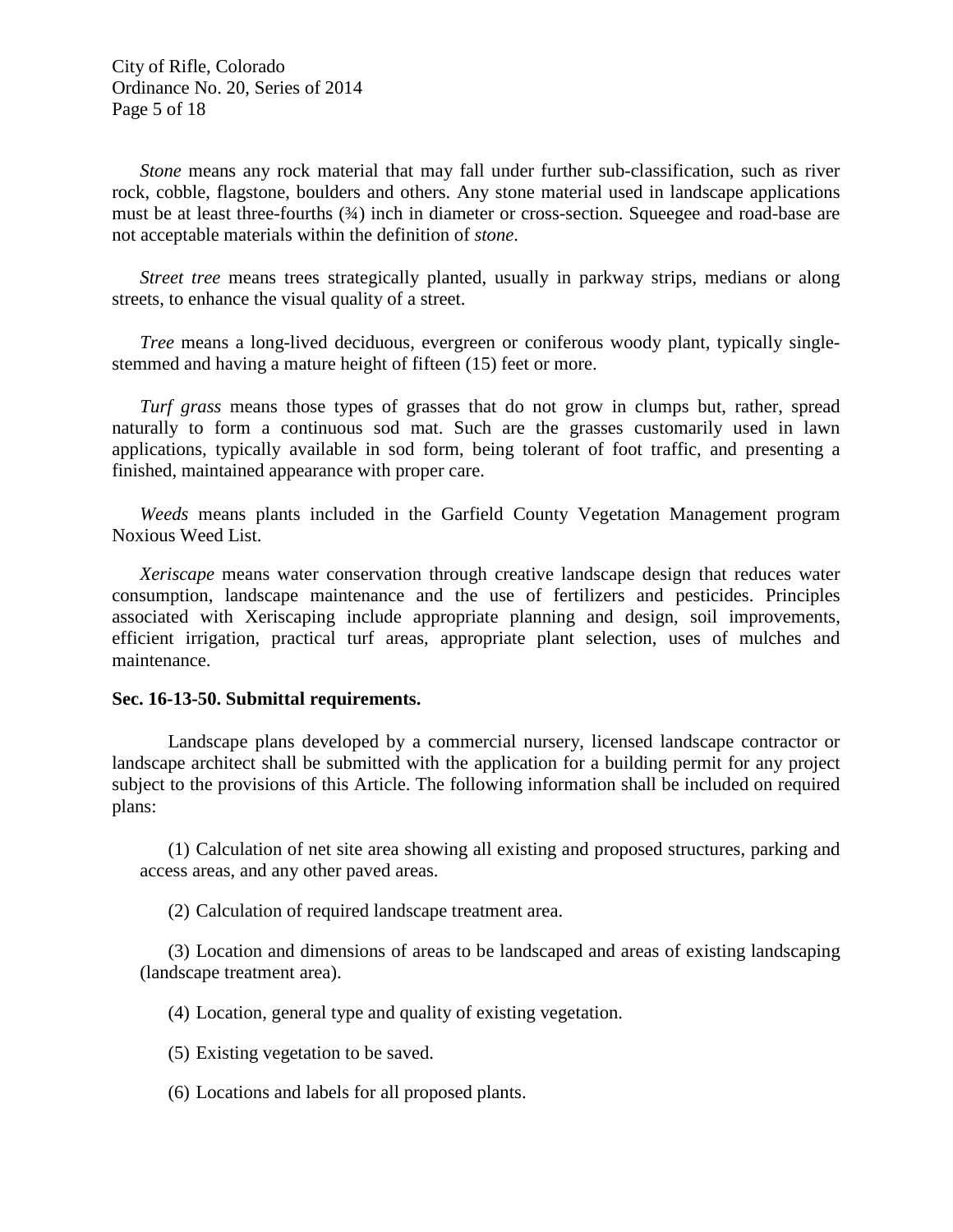(7) Plant lists or schedules with the botanical and common names, quantity, spacing and size of all proposed landscape materials at the time of planting.

(8) Location and description of other landscape improvements such as earth berms, walls, fences, screens, sculptures, fountains, street furniture, lights and courts or paved areas.

(9) Location and coverage of required irrigation systems.

(10) Planting and installation details as necessary to ensure conformance with all required standards.

(11) Guarantee from the developer that all plant materials will be warranted for a period of twenty-four (24) months from the time of installation. If any of the material should fail to survive during that period, it will be replaced during the next appropriate planting season with materials similar in type and size to those outlined on the approved landscape plans. If a material fails because it is an inappropriate selection for the site where installed, such material shall be replaced with a more appropriate plant for that site and shall be of approximately the same size as the material specified on landscape plans for that location.

## **Sec. 16-13-60. Certificate of occupancy.**

(a) No final inspection shall be completed or certificate of occupancy (C.O.) issued, except as stated in Subsection (b) below, for any multi-family, commercial, public/civic, light industrial or industrial property that is required to provide landscaping in conformance with these regulations unless all landscaping on the property has been installed and has been accepted in writing as correct by the commercial nursery, licensed landscape contractor or landscape architect that developed the approved landscape plans for such property.

(b) Final inspections may be completed and C.O.s issued by the Director of Planning and Development prior to the installation or completion of the landscaping when weather conditions or other circumstances, such as the winter season, place an unreasonable burden or hardship on the developer or builder. Such burden or hardship must be documented in writing by a commercial nursery or licensed landscape contractor stating that it would be impractical or unwise to install landscape materials due to conditions such as those outlined above. All landscape improvements allowed under a delayed installment must be completed within one (1) year of the date of issuance of the C.O. Additional time may granted by the Director of Planning and Development when conditions or circumstances such as those previously described herein prevent completion.

(c) In those instances where a C.O. is granted prior to the installation of landscaping, the developer or builder shall be required to provide a surety, such as a cash escrow or letter of credit, for one hundred twenty percent (120%) of the estimated cost of materials and labor for the installation of the landscaping. The surety shall be in a form and amount approved by the Director of Planning and Development to guarantee that, by an agreed-upon date, the required landscaping is installed according to the approved landscape plan, or the surety will be subject to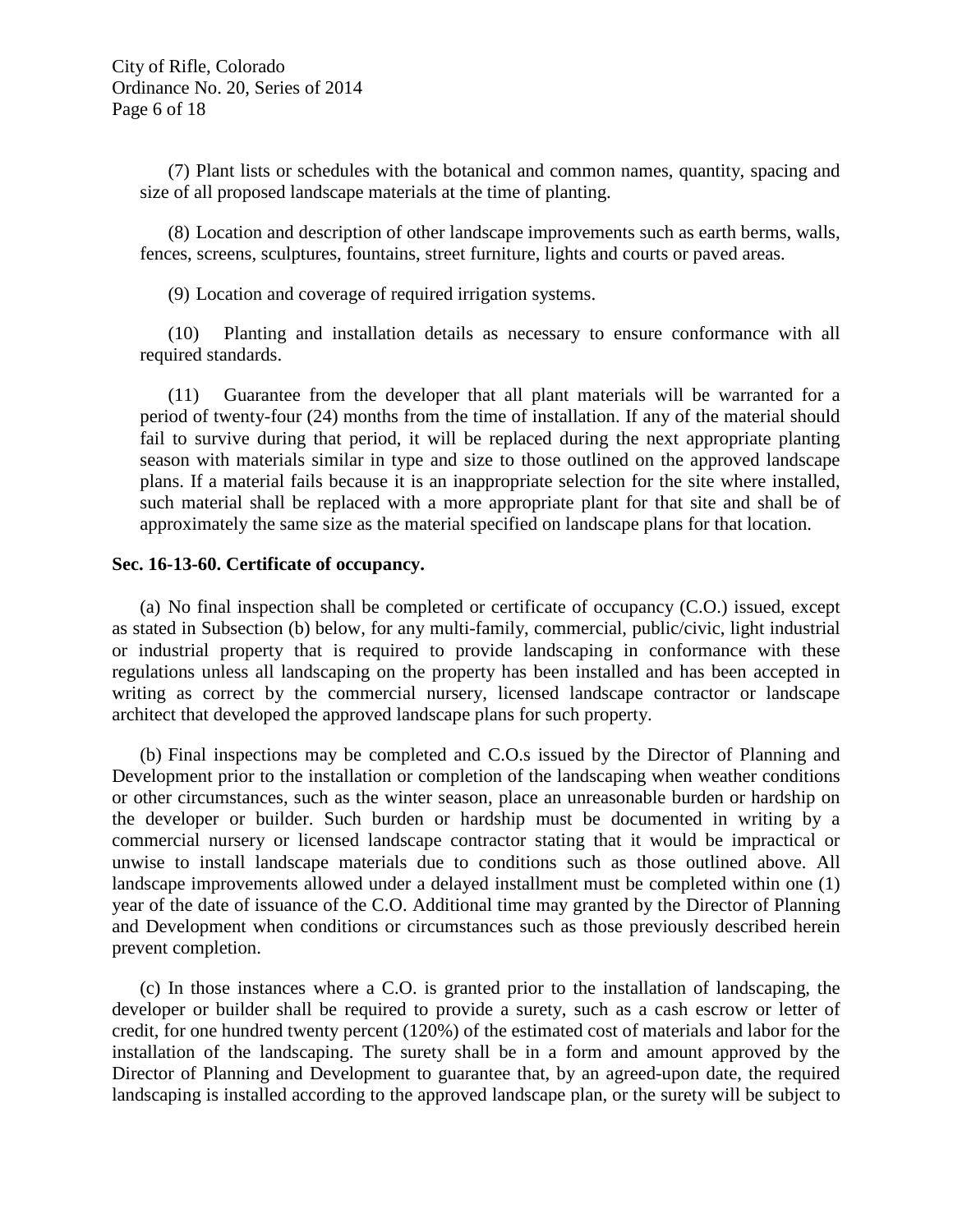City of Rifle, Colorado Ordinance No. 20, Series of 2014 Page 7 of 18

forfeiture to the City. The City then may apply the surety funds towards installation of landscaping on the subject property, or seek other enforcement remedies.

(d) In those instances where a C.O. is granted prior to the installation of landscaping, the developer or builder must meet all of the City's sediment and erosion control requirements by an agreed-upon date as established by the Department of Public Works.

(e) All landscaping material and labor estimates presented by developers in connection with the issuance of a C.O. prior to landscape installation shall be prepared by a commercial nursery, licensed landscape contractor or landscape architect, and such estimate shall be signed and dated by the person who prepared it. The Director of Planning and Development must approve the estimate before submittal of any surety.

### **Sec. 16-13-70. Plant sizes.**

The caliper of deciduous and ornamental trees shall be measured six (6) inches above the base. Plant materials shall meet the requirements outlined in Table 16-13-1.

| <b>Plant Type</b>            | <b>Minimum Size</b>      |
|------------------------------|--------------------------|
| Deciduous Tree               | 2" Caliper               |
| <b>Evergreen</b> Tree        | 6' Tall                  |
| <b>Ornamental Tree</b>       | $1\frac{1}{2}$ " Caliper |
| <b>Shrubs</b>                | #5 Container             |
| <b>Ornamental Grasses</b>    | #1 Container             |
| Perennial and                | $2\frac{1}{4}$ " pots    |
| Groundcovers                 |                          |
| <b>Annual Plants/Flowers</b> | As purchased             |

## **Table 16-13-1**

### **Sec. 16-13-80. General landscape requirements.**

(a) Landscape treatment area. Commercial, industrial, civic, and multi- family uses shall have landscape treatment areas that include all areas of the site not covered by structures, bodies of water, driveways, sidewalks, plazas, hardscape recreation areas, parking lots, or ditches.

(b) Specific landscape treatment areas are further addressed in:

(1) Right-Of-Way landscaping (Sec. 16-13-90);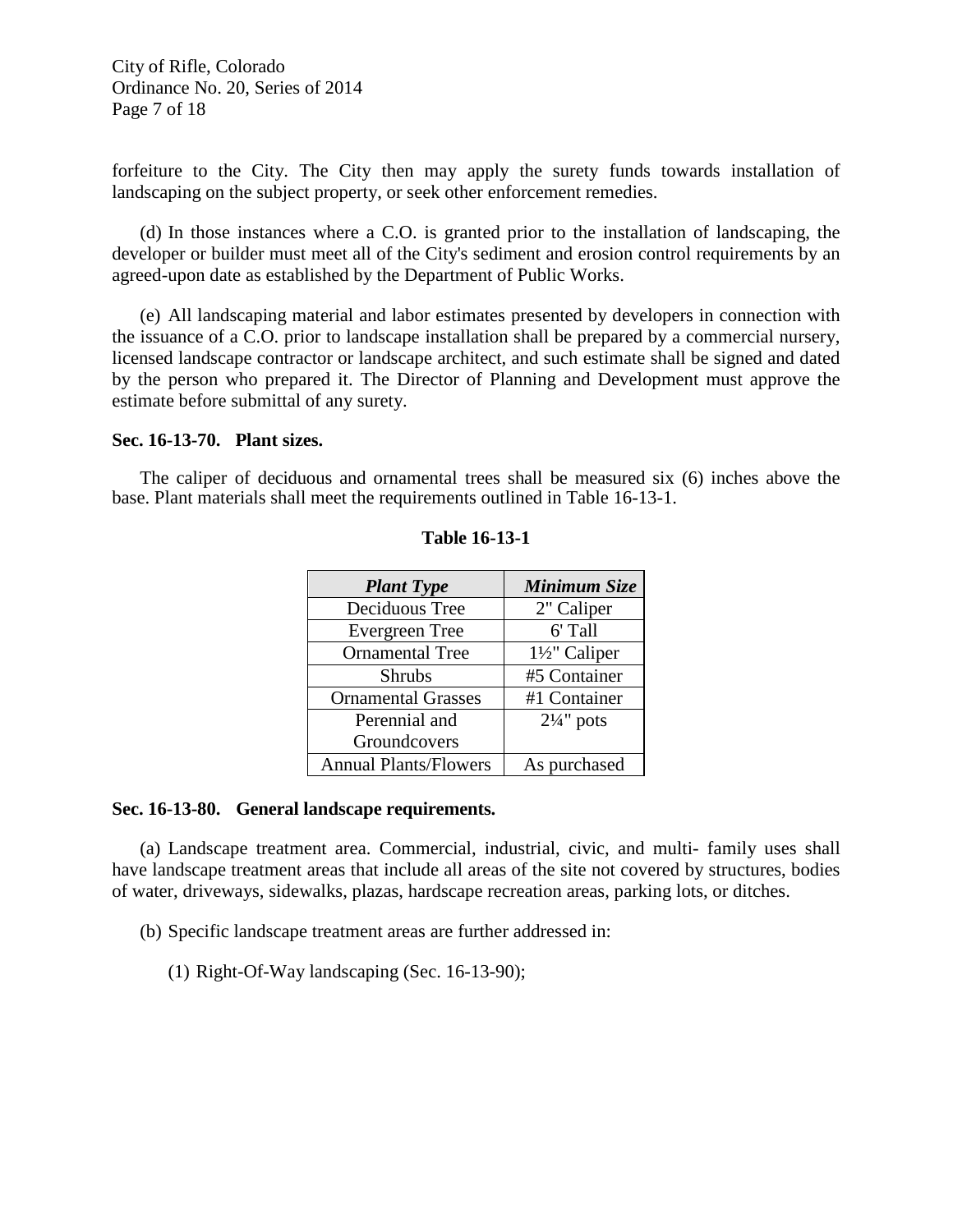City of Rifle, Colorado Ordinance No. 20, Series of 2014 Page 8 of 18

> (2) Parking Lot landscaping; (Sec. 16-13-100)

> (3) Foundation landscaping (Sec. 16-13-110).

(c) All Landscape treatment areas shall meet the following standards:

> (1) *Turf.* A maximum of fifty percent (50%) of the total landscape treatment area may be covered with turf. Native grasses may be used as a non-turf alternative. If kept in a healthy and weed-



Typical components of a landscape treatment area.

free state native grasses may grow to a mature height of above 8" without being considered a weed.

(2) *Planting beds*. Any area of the site covered by rock, gravel, or mulch is defined as a planting bed. The following standards are intended to provide a diversity of landscape materials within planting beds.

a. Planting beds shall have a minimum of one planting (tree, shrub, or ornamental grass) per twenty-five (25) square feet of planting bed area.

b. The maximum usage of any one plant species is fifty percent (50%) of total plantings.

c. Ornamental grasses shall be no more than forty percent (40%) of the total number of plantings.

d. At least fifty percent (50%) of plantings shall meet low-water use (xeric) criteria. See Appendix C plant list.

e. River cobble as a planting bed ground cover shall not cover more than fifty percent (50%) of the total landscape treatment area, and is not permitted in street buffers for commercial zones, to preserve public safety. Pea gravel, organic mulch, or other similar materials are preferred alternatives.

f. At least ten percent (10%) of plants shall be of a flowering variety. Flowering plants should be used along right-of-ways or in foundation landscaping areas. See Appendix C plant list.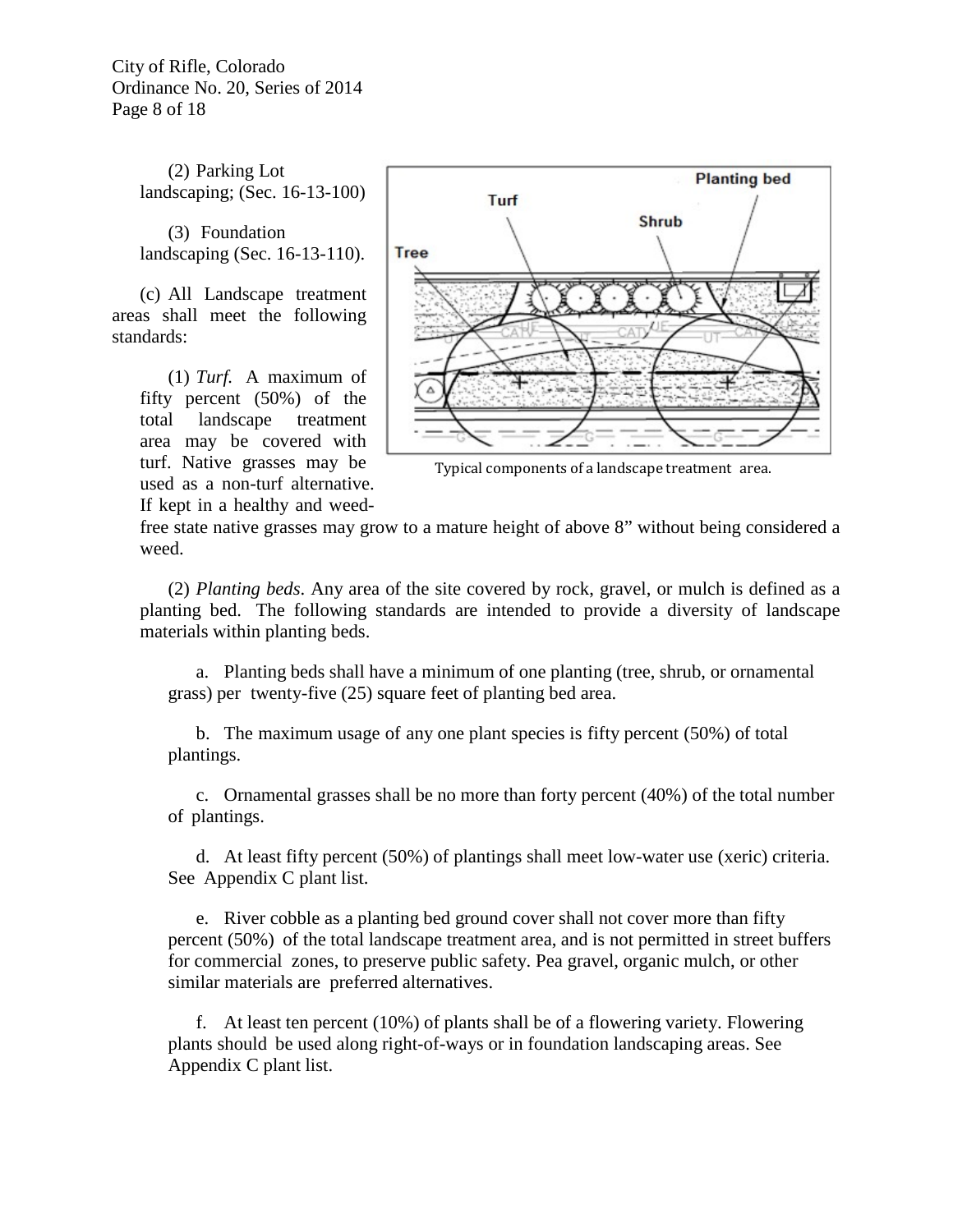(3) *Trees*. See tree requirements for Right-Of-Ways (Sec. 16-13-90) and Parking Lots (Sec.16-13-100).

a. Trees in unspecified landscape areas. Landscape treatment areas not within defined Right- Of-Way, Parking Lot, or Foundation areas shall provide trees at a ratio of 1 tree per four-hundred (400) square feet. Exception: In areas away from public use and view, and where it is appropriate for the site to retain a natural character, the Planning Director may approve use of unirrigated native grasses in place of tree requirements.

b. Quaking aspen trees shall be permitted but shall not count towards required trees.

(4) Airport Road landscape buffer. The minimum landscape buffer along Airport Road shall be 15 feet in Commercial zones and 20 feet in Light Industrial zones. The intent of this requirement is to provide a continual landscape buffer regardless of the location of parking lots within developments on Airport Road. The buffer shall meet General Landscape Requirements and Right-of-Way landscaping requirements. Additionally, evergreen trees shall not be permitted in Light Industrial zones on Airport Road due to elk and deer feeding habits.

# **Sec. 16-13-90. Right-of-way landscape standards.**

Each development shall provide trees and landscaping within public rights-of-way and transportation easements as described in Table 16-13-2.

| Type of<br>sidewalk  | <b>Tree Type</b> | <b>Number of Trees</b>                                          | Landscape<br><b>Treatment</b><br><b>Area</b>                                                                  | <b>Planting</b><br>requireme<br>nts                                        |
|----------------------|------------------|-----------------------------------------------------------------|---------------------------------------------------------------------------------------------------------------|----------------------------------------------------------------------------|
| Detached<br>Sidewalk | Deciduous        | 1 per 40 linear feet,<br>placed between street<br>and sidewalk. | Entire area<br>between sidewalk<br>and curb and<br>remaining right-<br>of-way on opposite<br>side of sidewalk | Per General<br>Landscape<br>Requirements<br>Exception: turf<br>may be 100% |

# **Table 16-13-2**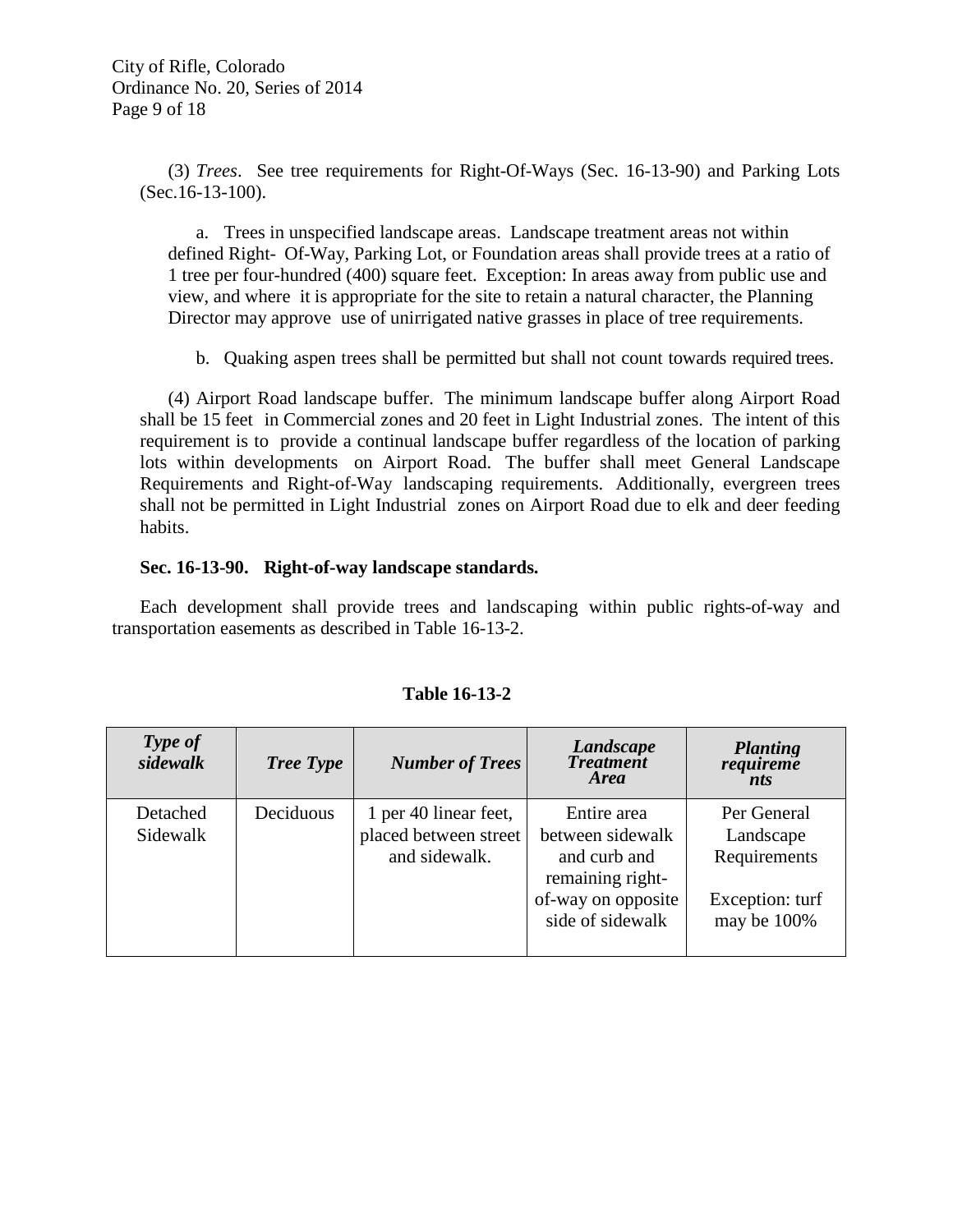| Attached<br>Sidewalk                       | Deciduous                                 | 1 per 40 linear feet.<br>In the CBD, trees<br>shall be placed<br>within tree grates on<br>inner edge of<br>sidewalks at least 8'<br>in width. Otherwise,<br>trees placed within<br>10 feet of the<br>sidewalk. | Per requirements of<br>this chapter for the<br>specific location. | Per General<br>Landscape<br>Requirements and,<br>if applicable,<br>Parking Lot<br>Landscaping                    |
|--------------------------------------------|-------------------------------------------|----------------------------------------------------------------------------------------------------------------------------------------------------------------------------------------------------------------|-------------------------------------------------------------------|------------------------------------------------------------------------------------------------------------------|
| Road Right- of-<br>Way Islands/<br>Medians | Deciduous,<br>Ornamental,<br>or Evergreen | 1 per every 40 linear<br>feet                                                                                                                                                                                  | Entire interior of<br>island.                                     | Per General<br>Landscape<br>Requirements<br>Exception: no<br>landscaping on<br>islands less than 5<br>feet wide. |

# **Sec. 16-13-100. Parking lot landscaping.**

The definition of parking lots shall include storage areas, gas station fueling areas, parking lot access drives, or other paved or graveled areas.

(a) Parking Lot Perimeter Landscaping. The entire perimeter of a parking lot shall be landscaped according to Table 16-13-3.



The depth of the parking lot landscaping buffer is determined by the adjacent right-of-way or land use.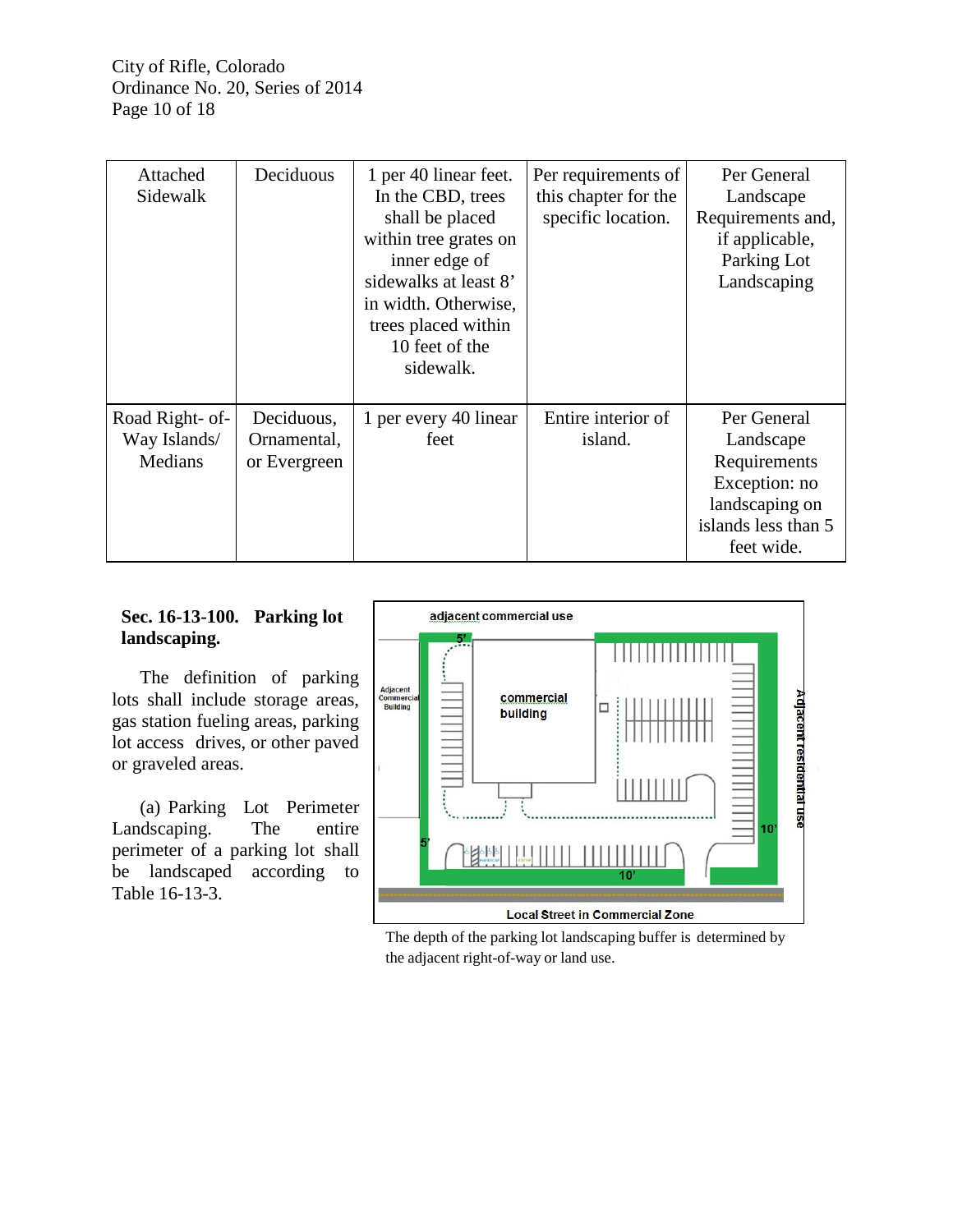| Adjacent right-of-way or<br>land use                                          | <b>Minimum</b><br>depth of<br>landscape<br>buffer<br>( <i>feet</i> ) | <b>Planting and screening requirements</b>                                                                                                                                            |  |
|-------------------------------------------------------------------------------|----------------------------------------------------------------------|---------------------------------------------------------------------------------------------------------------------------------------------------------------------------------------|--|
| Interstate 70                                                                 | 50                                                                   | • General landscape requirements per                                                                                                                                                  |  |
| State highway                                                                 | 20                                                                   | Sec. 16-13-80.                                                                                                                                                                        |  |
| Local street in Central<br><b>Business District</b>                           | 5                                                                    | • At least 50% of the linear footage of a<br>buffer adjacent to a street must be                                                                                                      |  |
| Local street in commercial<br>or multifamily zone                             | 10                                                                   | composed of planting beds to provide<br>vertical screening of the lot.                                                                                                                |  |
| Airport Road in commercial<br>zone                                            | 15                                                                   | • River cobble is not permitted in street<br>buffers in multi-family or commercial<br>zones.<br>• 1 tree per 40 linear feet (following ROW<br>street tree standards in Sec. 16-13-90) |  |
| Local street in light<br>industrial or industrial zone                        | 20                                                                   |                                                                                                                                                                                       |  |
| Residential use (or any<br>higher-impact use adjacent<br>to lower-impact use) | 10                                                                   | • Screening: minimum 6-foot fence<br>• General landscape requirements per Sec.<br>$16 - 13 - 80$ .<br>• 1 evergreen tree per 25 linear feet                                           |  |
| Commercial use adjacent to<br>other commercial use                            | 5                                                                    | • No screening<br>• General landscape requirements per Sec.                                                                                                                           |  |
| Not adjacent to a street or a<br>lot line                                     | 5                                                                    | $16 - 13 - 80$<br>• 1 tree per 40 linear feet                                                                                                                                         |  |
| Alley in Central Business<br>District                                         | 0                                                                    | none                                                                                                                                                                                  |  |

**Table 16-13-3 Parking Lot Perimeter Standards**

(b) Parking Lot Interior Landscaping. There shall be one (1) landscaped island for every fifteen (15) parking spaces. Parking lots with less than fifteen (15) spaces are exempt from this requirement.

(1) Landscape islands. Landscape islands shall be evenly distributed to the maximum extent possible. Landscape islands shall be a minimum of eighteen (18) feet by six (6) feet for single rows and thirty-six (36) feet by six (6) feet for double rows of parking spaces. Islands shall have raised concrete curbing and shall contain a minimum of one (1) deciduous shade tree and six (6) shrubs for single rows and two (2) deciduous shade trees and twelve (12) shrubs in each landscape island for double rows. The remaining landscaping shall consist of a mulched planting bed. Turf is prohibited in parking lot islands.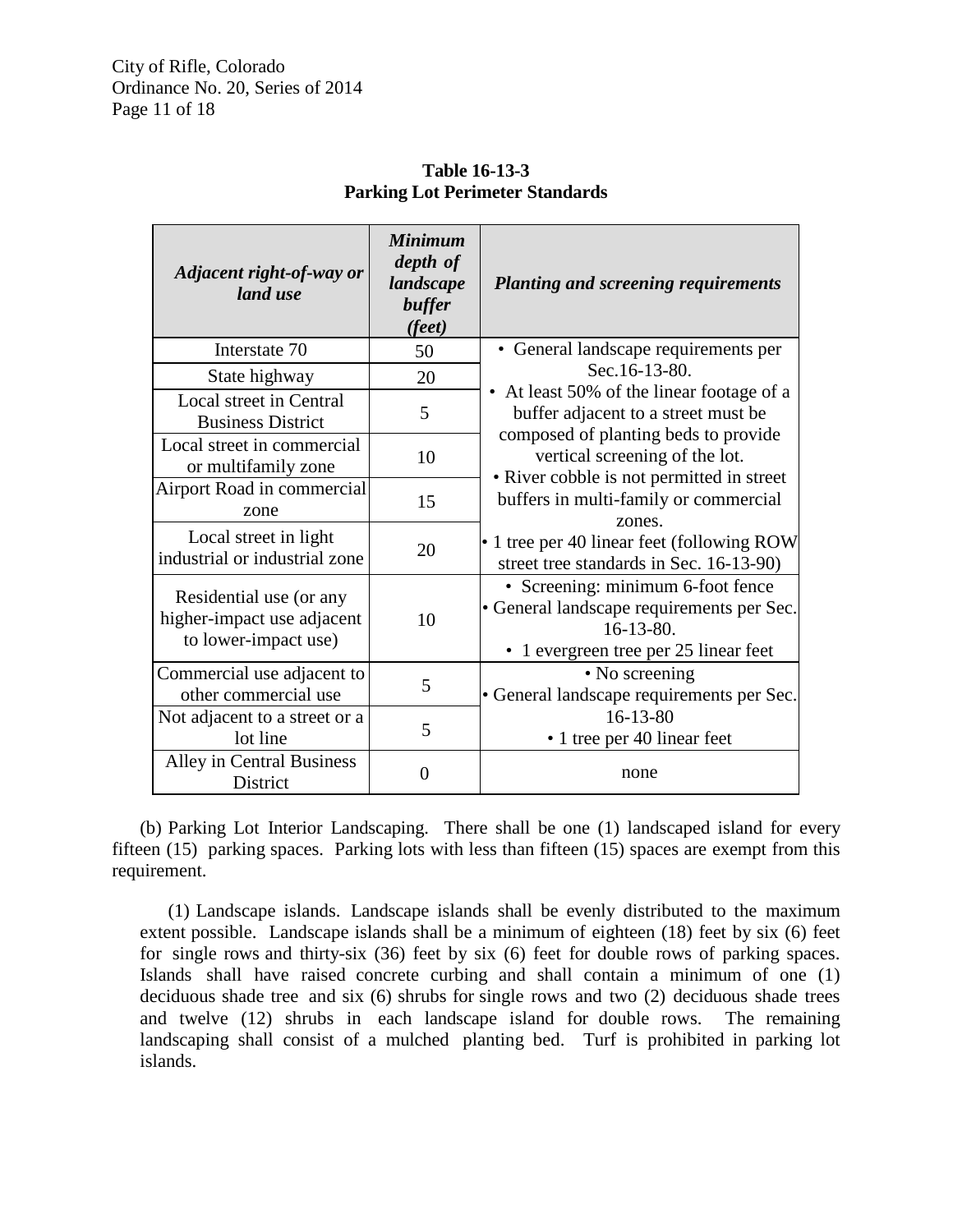(2) All required landscape areas adjacent to vehicle use areas shall be protected by wheel stops, curbs or other physical barriers. When a parking space abuts a landscape island or planter, the front two (2) feet of the required parking space may overhang the planter, provided that wheel stops or curbing are present.

## **Sec. 16-13-110. Planting for safety at intersections and near driveways.**

(a) Sight Distance Triangle. On corner lots, in order to preserve sight distances, an unobstructed view shall be maintained within the triangular area at the intersection of two (2) streets, which is formed by three (3) points as established by: (1) the intersection of the flowline at the corner; (2) by measuring thirty (30) feet back from this intersection on each flowline; and (3) connecting the two (2) ends of the legs to form a triangle.

(b) No landscaping within a required front yard setback, or within the side yard setback on corner lots, shall exceed a height of forty-eight (48) inches, with the exception of trees. Such trees, at sufficient maturity, shall be trimmed to a height of at least eight (8) feet above the gutter flow line.

(c) Street trees shall be placed a minimum of eight (8) feet from the corners of alleys and driveways, ten (10) feet from intersections, and fifteen (15) feet from overhead utility and light poles.

## **Sec. 16-13-120. Screening elements of low visual interest.**

Landscape or other materials shall be used to screen areas of low visual interest from the public right of way. These elements include, but are not limited to, trash receptacles, service areas, loading docks, and utility boxes and pedestals. Screening shall be provided on all sides, except where an opening is required for access. The access side shall permit access, yet the areas should be screened when access is not required. Screening shall be in the form of landscaping, walls, fences, berms, buildings or a combination of these techniques. The screening around trash receptacles shall be a minimum of six (6) feet in height.

## **Sec. 16-13-130. Irrigation.**

(a) A permanently installed, automatic underground irrigation system shall be established to provide total water coverage to all plant materials installed pursuant to this Article. An exception is made for drip irrigation systems, which may be aboveground.

(b) If native dryland grass species are chosen for turf areas, irrigation shall occur for at least the first six (6) weeks after installation, although no permanently installed irrigation system is required. Once turf has been established, supplemental irrigation shall be implemented as required to maintain turf areas in a green and growing condition.

(c) A reduced pressure backflow preventer shall be used on all systems. Where the irrigation point of connection is from the domestic water service, the irrigation tap and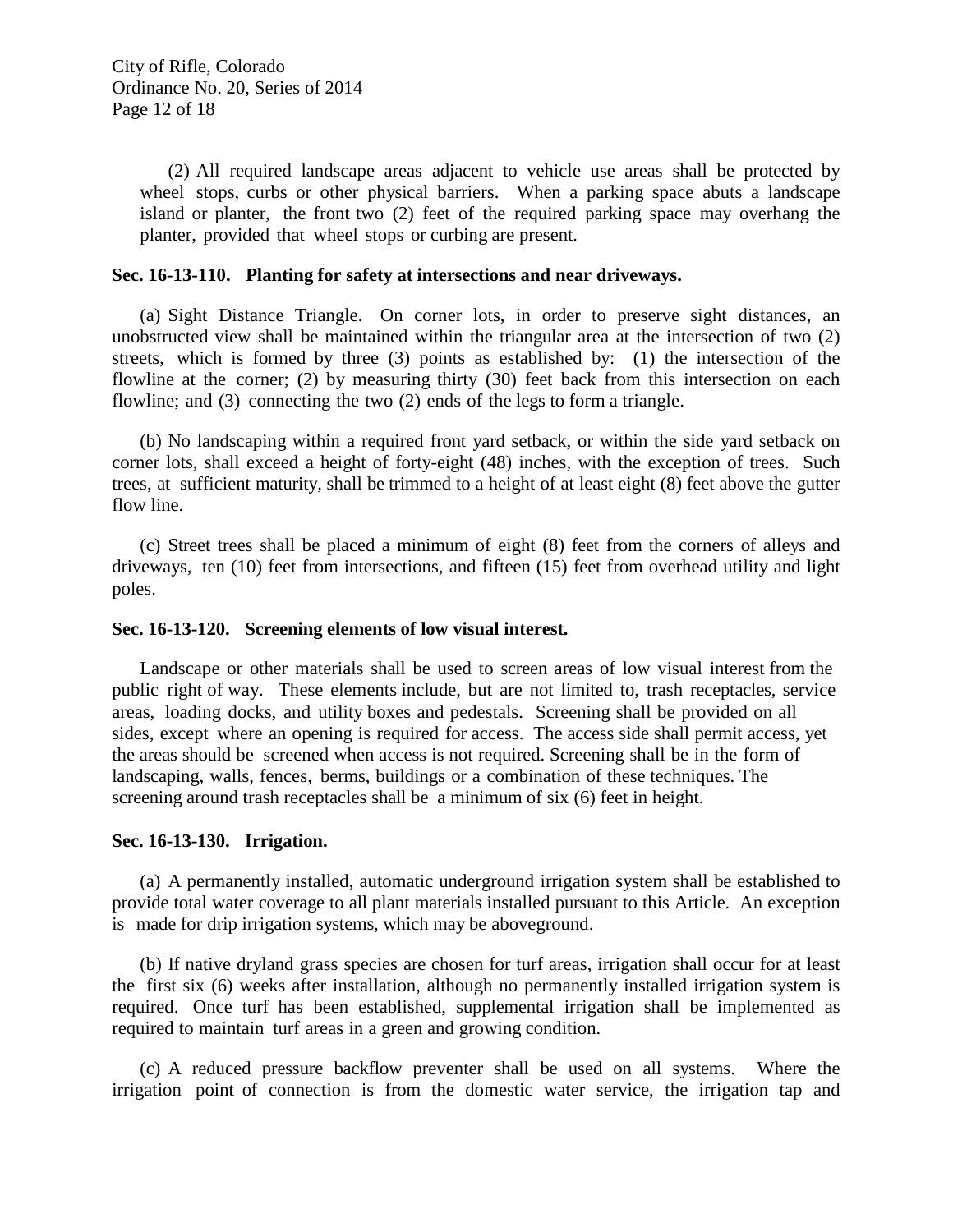City of Rifle, Colorado Ordinance No. 20, Series of 2014 Page 13 of 18

backflow preventer shall be installed after the water meter but before any backflow or pressurereducing valve for the building.

## **Sec. 16-13-140. Replacement and maintenance.**

(a) After the initial twenty-four-month guarantee period when failing landscape materials will be replaced by the developer/contractor in conformance with this Article, the property owner shall be responsible for the replacement of any landscape materials that die. All replacement plant material shall be of the same type and size as the original material installed according to the approved landscape plan, or an equivalent replacement to be approved by the Director of Planning and Development Director.

(b) All materials included in the landscape treatment area shall be maintained in a manner resulting in a landscape consistent with the original intent and vision of accepted landscape plans. As an example, typical maintenance activities should include mowing, pruning, weeding, replacing mulch and any other practices required to maintain the aesthetic integrity of landscape areas.

## **Sec. 16-13-150. Plant materials lists.**

(a) All installed trees and shrubs must be selected from the plant materials lists contained in Appendix C to this Code. Any annual or perennial flower or grass available through local nurseries may be incorporated into landscapes required by this Article.

(b) Trees and shrubs not included in these lists may also be installed at the discretion and approval of the Director of Planning and Development.

(c) replacement plant material shall be of the same type and size as the original material installed according to the approved landscape plan, or an equivalent replacement to be approved by the Director of Planning and Development Director.

#### **\*\*\***

Section 3. Section 16-3-405 of the Rifle Municipal Code is hereby amended to read as follows, with additions shown in **bold, double underlined text**, and strike through language is deleted:

(a) All required open space and yards abutting a street must be landscaped for an average depth of fifteen (15) feet from the area closest to a street in accordance with Article XIII of this Chapter and all other applicable sections of this Code.

**(a)** (b) Driveways shall be situated at approximately right angles to the public right-of-way.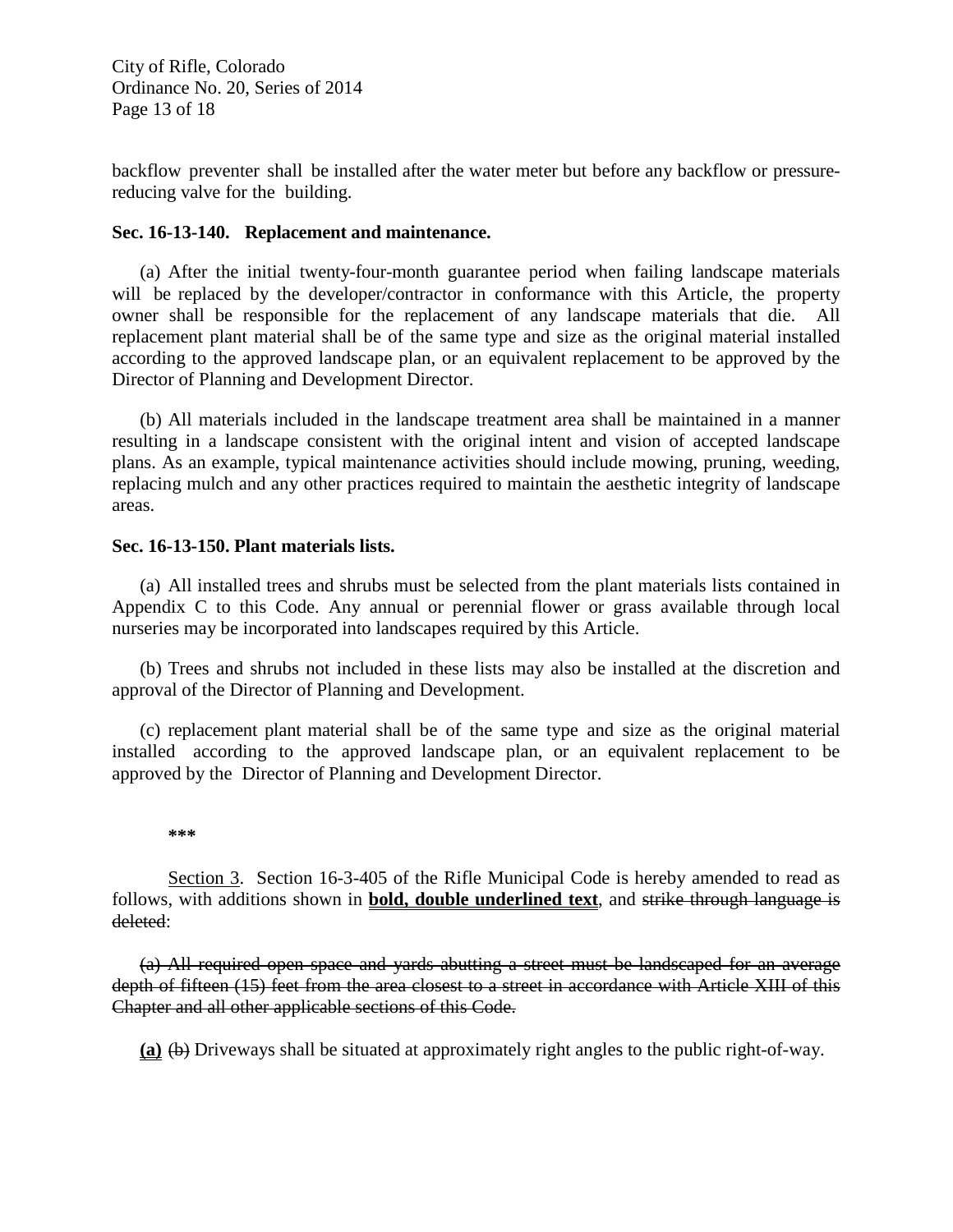**(b)** (c) The Interstate 70 setback area must be effectively landscaped to screen outside storage areas and present the impression of low intensity land use. The landscaping shall be maintained in a "green and growing" condition and shall be reviewed as part of a site plan, subdivision or PUD application.

**(c)** (d) All structures shall be set back one hundred (100) feet from the centerline or fifty (50) feet from the right-of-way line of an arterial street, whichever is greater. Arterial streets are: Highway 13, Highway 13 Bypass and Highways 6 and 24.

**(d)** (e) Corner lots. The front yard shall be determined by the Public Works Director during building permit review or final plat review. The side yard adjacent local street shall have a minimum fifteen-foot setback; if the side yard is adjacent to a state highway or interstate, it shall maintain the front yard setback specified for the zone district.

**(e)** (f) Residential structures constructed prior to September 1, 1996, are exempt from compliance with the minimum yard setbacks. Any new construction, additions or changes associated with residential structures after September 1, 1996, shall be subject to the minimum yard setbacks, except as otherwise provided in this Code.

**(f)**  $\left(\frac{\mathbf{e}}{\mathbf{e}}\right)$  Caretaker/sleeping quarters units. Pursuant to this Code, caretaker and sleeping quarters units for shift workers are a permitted use in the Light Industrial and Industrial Zone Districts so long as the following conditions are met:

(1) No more than one (1) caretaker or sleeping quarters unit may be permitted per Industrial or Light Industrial Zone District lot.

(2) The purpose of the caretaker/sleeping quarters unit is to provide security and/or a sleeping area for shift workers employed by the on-site business. No more than two (2) employees of the on-site business may occupy a caretaker/sleeping quarters unit, and the occupants must be employed by the on-site business in security or other shift work incidental to on-site operations. The caretaker/ sleeping quarters unit may not house off-site employees of the business or any other occupants.

(3) The caretaker/sleeping quarters unit may be an attached unit in the building containing the onsite business or a detached structure, but in no case shall the unit exceed six hundred (600) square feet in size. Manufactured homes, mobile homes or movable trailertype structures are not permitted.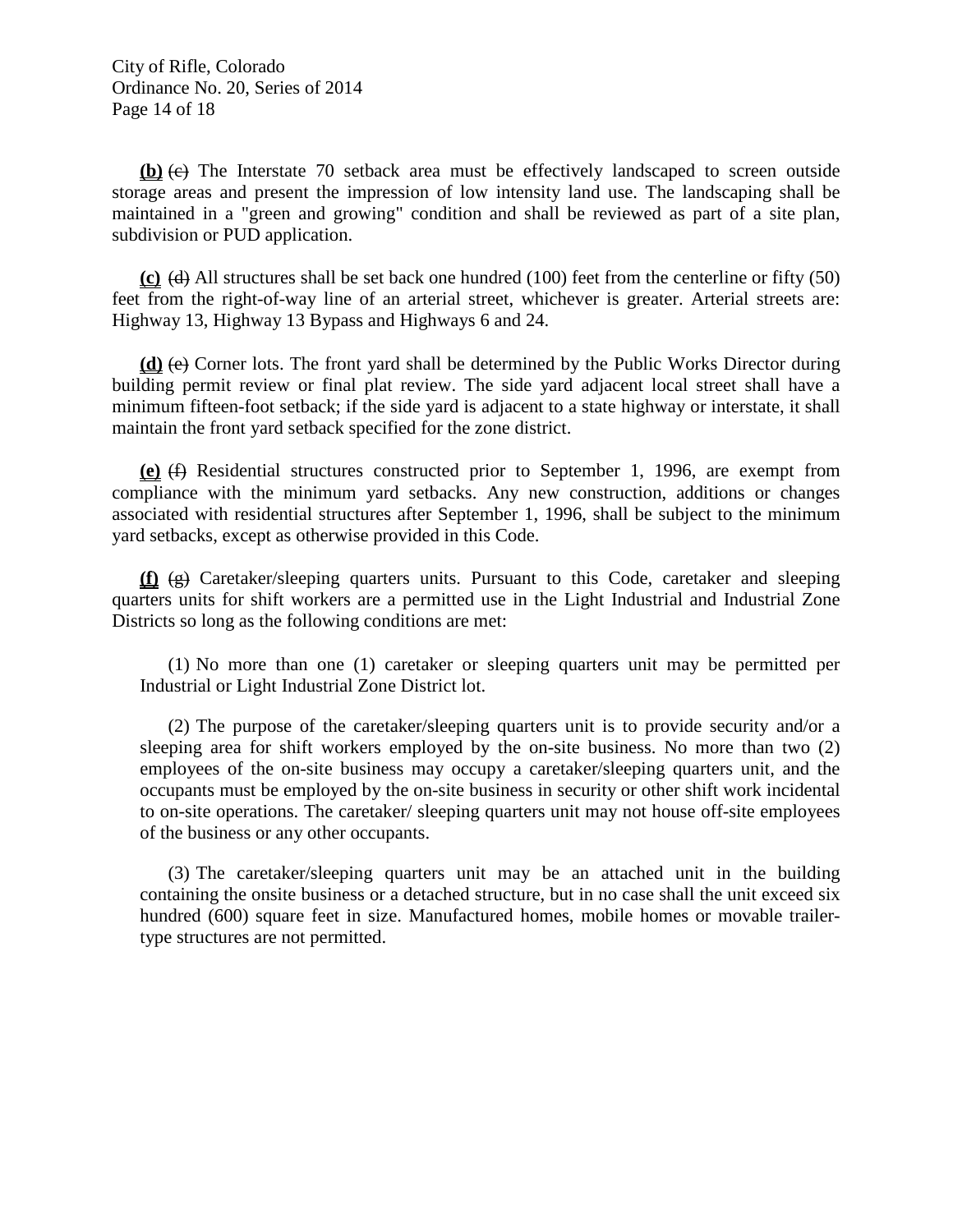City of Rifle, Colorado Ordinance No. 20, Series of 2014 Page 15 of 18

Section 4. Article V of Chapter 7 of the Rifle Municipal Code is hereby repealed in its entirety and reenacted as follows:

## **ARTICLE V**

### **Trees**

### **Sec. 7-5-10. Definitions.**

As used in this Article, the following terms shall have the meanings indicated:

*Private trees* means trees, shrubs, bushes and other wood-like vegetation located on private property, which may project or exist over or outside the property line.

*Topping* means the severe cutting back of limbs to stubs larger than three (3) inches in diameter within the tree's crown to such a degree so as to remove the normal canopy and disfigure the tree.

*Street trees* means trees, shrubs, bushes and all other wood-like vegetation which are found on City street rights-of-way existing between private property and the nearest adjacent paved street.

## **Sec. 7-5-20. Street Trees.**

(a) Purpose and intent. The purpose of this section is to recognize that street trees are a benefit to the community through provision of shade, energy savings, enhancement of property values, and beautification, and to ensure that care and maintenance of street trees is sufficient to preserve these benefits.

(b) Street tree maintenance. It is the responsibility of a property owner to maintain all street trees adjacent to such owner's property. Street trees shall be kept in a living state which prevents hazards to the public and neighboring properties. Minor pruning of street trees to maintain the standards below, if the overall health and appearance of the tree is maintained, shall not require the approval of Planning Commission.

(1) There shall be a clear space of at least eight (8) feet above any sidewalk, and at least thirteen (13) feet above any street, alley or lane. Responsible property owners shall remove from street trees all dead, diseased or dangerous branches, or broken or decayed limbs which constitute a menace to the safety to the public, and shall bear the financial cost of removal.

(2) There shall not be obstruction of signage placed by the City or obstruction of the intersection visibility triangle, as defined by Section 16‐3‐240(6) of this Code.

(3) During the construction or improvement of any structure, it shall be unlawful for any person to place material, machinery or soil deposits within three (3) feet of any street tree.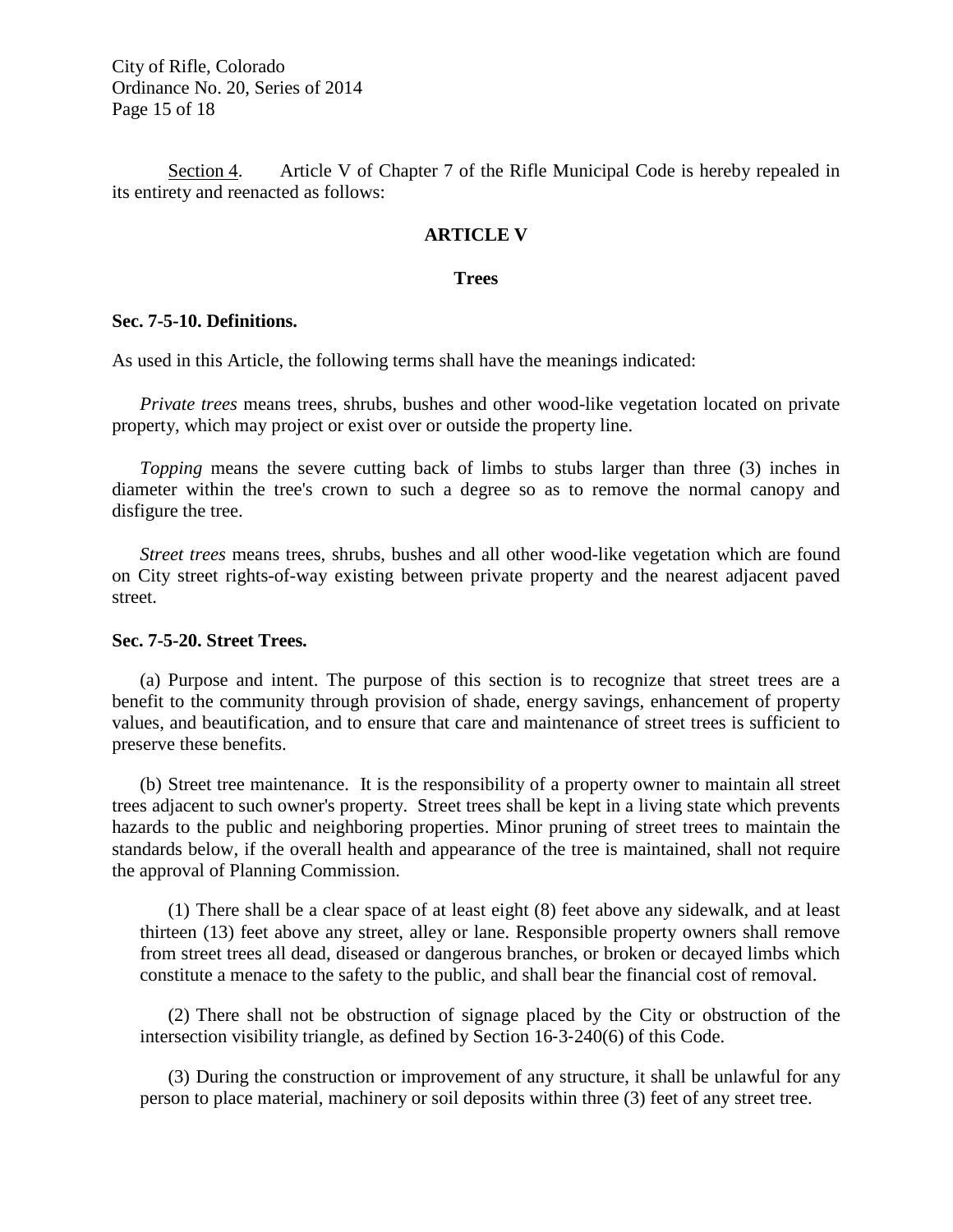City of Rifle, Colorado Ordinance No. 20, Series of 2014 Page 16 of 18

(c) Major modification of street trees. It is a violation of this Article to remove, damage, injure, top, paint, deface or kill any street tree except with approval of the Planning Commission. Requests to take any action relating to street trees may be made to the Planning Commission at a regular meeting. No application fee shall be required.

(1) In the event that the City determines that a street tree requires major pruning and that the responsible property owner shall bear the costs, the responsible owner will be notified of this fact in writing by the City Manager or his/her designee fifteen (15) days before the Planning Commission meeting. Upon the decision of the Planning Commission, the responsible owner shall take the action required at her or his expense within sixty (60) days after receipt of such notice. In the event that the responsible property owner fails to take the required action, the City shall have the authority to do the work and charge the costs of pruning or clearance to the responsible owner. Failure to make payment to the City within a reasonable time for such work by the City shall subject the responsible owner's adjoining property to all lien rights of the City.

(2) If the City bears the cost of street tree modification, Planning Commission approval must first be obtained and public notice given to adjacent property owners.

(d) The Planning Commission may approve major pruning, removal, or topping of a street tree if any of the following conditions exist:

(1) The street tree is an undesirable tree species as defined by the City Manager;

(2) The street tree is within the area near an intersection defined by Section 16‐3‐240(6) of this Code;

(3) The street tree has been determined by the City Manager to be dead, severely diseased, or hazardous to public safety; or

(4) The street tree interferes with or poses the potential of imminent interference with overhead utility lines.

(e) Street tree replacement. If a street tree is removed pursuant to Subsection (d) above, the adjoining property owner is responsible for planting a new tree within one hundred eighty (180) days of removal, and the new tree shall meet the standards set forth in Subsection (f) below. The new tree shall be not less than one (1) inch in diameter at the trunk measured two (2) feet above ground level. If it is not reasonably possible to meet all of the standards in this Subsection (e), the property owner shall be relieved of this requirement.

(f) Street tree planting standards. All street trees and the planting thereof must meet the following standards:

(1) A street tree must be a desirable tree species, as such are defined by the City Manager or his/her designee;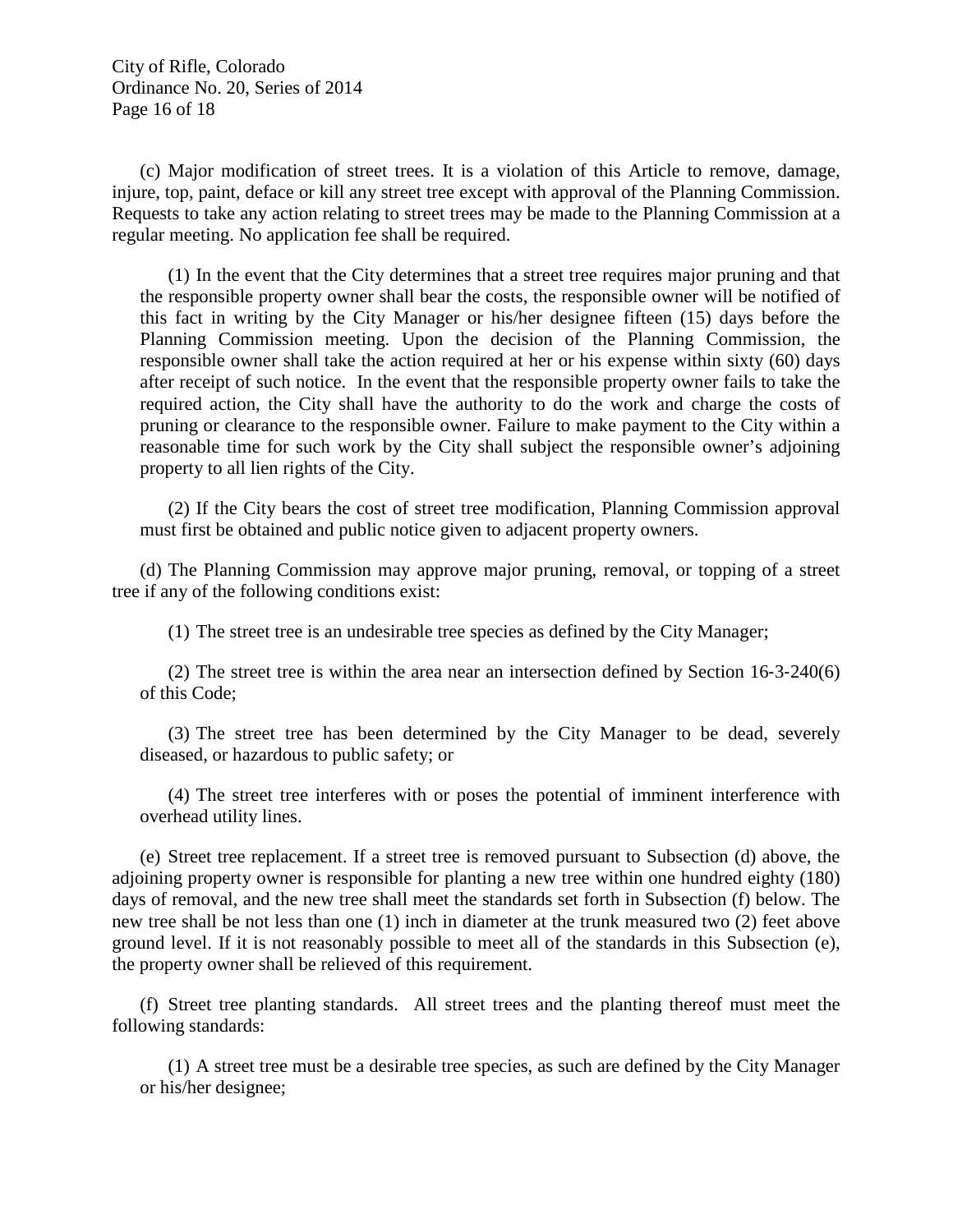(2) The trunk must not be located within ten (10) feet measured horizontally of any utility pole;

(3) The trunk must not be located within five (5) feet measured horizontally of any City water or sewer line or main. It is the responsibility of any party planting a street tree to contact the City to determine the location of such lines and mains;

(4) The trunk must not be located within the area near an intersection defined by Section 16‐3‐240(6) of this Code or within thirty (30) feet of any intersection; and

(5) The trunk must not be located within three (3) feet measured horizontally of the back of any City street curb or sidewalk located on City property.

(g) Nothing in this Article shall prevent the City, at its sole discretion, from assuming, on a temporary basis, the responsibility for the maintenance of street trees.

# **Sec. 7-5-30. Trees on private property.**

(a) Private tree maintenance. Every owner of any tree on his or her property which overhangs any neighboring private property, right-of-way, or any other public or private area within the City, shall remove all dead, diseased or dangerous branches, or broken or decayed limbs which constitute a menace to the safety of the public, and shall bear the financial cost of removal.

(1) The property owner shall prune the branches so that such branches shall not obstruct the vision of signage placed by the City or obstruct the intersection visibility triangle as defined by Section 16-3-240(6) of this Code.

(2) There shall be a clear space of eight (8) feet above any sidewalk, and thirteen (13) feet above any street, alley or lane.

- (b) Major modification of private trees. With approval of the Planning Commission, the City shall enforce the removal or major pruning of any tree on private property within the City when such trees constitute a hazard to life and property or harbor insects or diseases which are a potential threat to other trees within the City. The City, or other applicant, may make this request to the Planning Commission at a regular meeting.
	- (1) The responsible owner will be notified of this fact in writing by the City Manager or his/her designee fifteen (15) days before the Planning Commission meeting. Upon the decision of the Planning Commission, the responsible owner shall take the action required at her or his expense within sixty (60) days after receipt of such notice. In the event that the responsible property owner fails to take the required action, the City shall have the authority to do the work and charge the costs of pruning or clearance to the responsible owner. Failure to make payment to the City within a